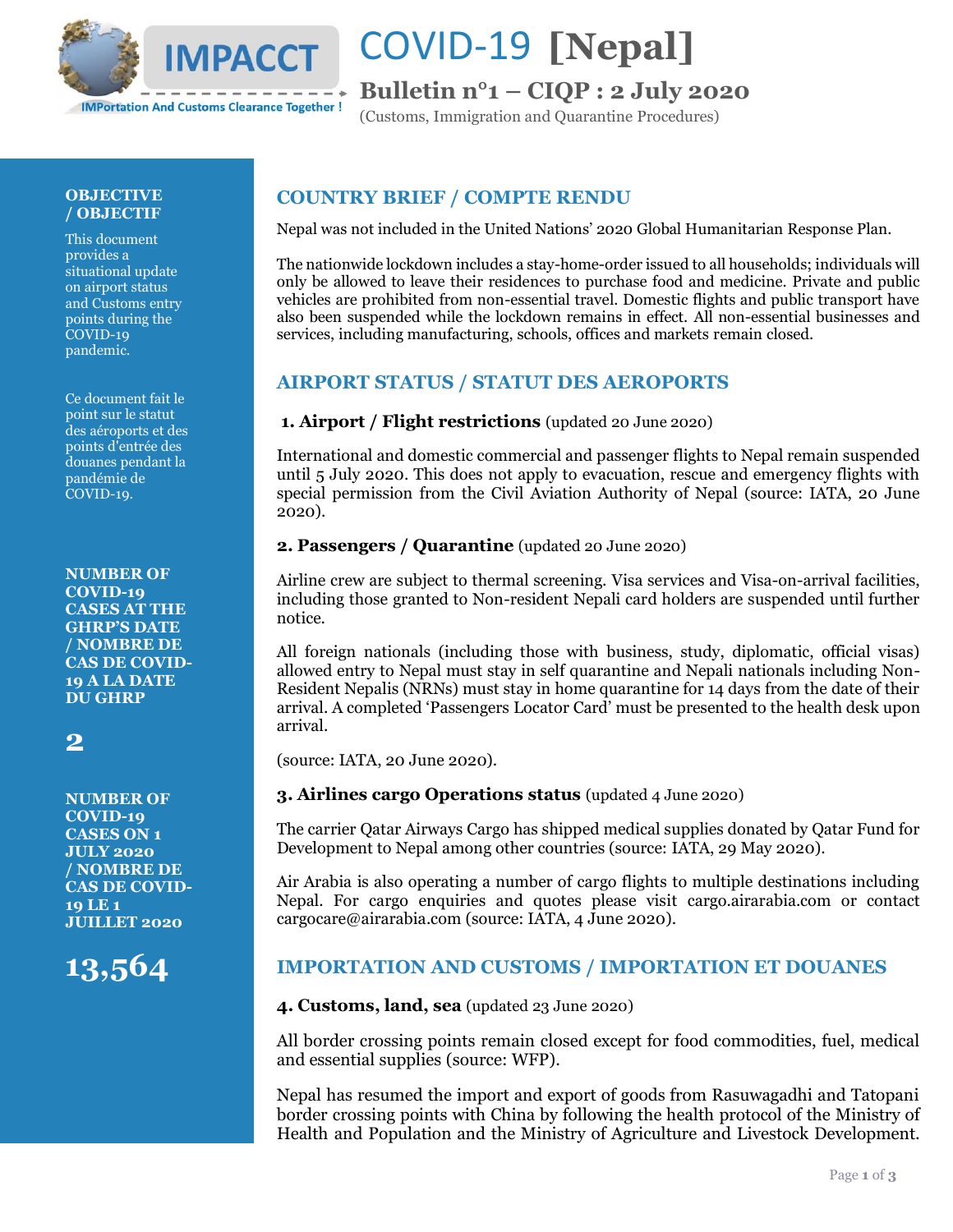

COVID-19 **[Nepal]**

**Bulletin n°1 – CIQP : 2 July 2020**

(Customs, Immigration and Quarantine Procedures)

The Ministry of Home Affairs and the Ministry of Finance shall make necessary coordination regarding this matter (source: UNECE, 6 May 2020).

#### **5. Customs, importation procedure:** (updated 23 June 2020)

The United Nations Humanitarian Air Service (UNHAS) has a hub in the Nepalese capital, Kathmandu. WFP organizes flights between Kuala Lumpur and Kathmandu, more information can be found on Humanitarian Booking Hub.

#### (source[: Humanitarian Booking Hub\)](https://humanitarianbooking.wfp.org/en/wfp-aviation/)

A number of measures have been put in place relating to Customs clearance in response to the COVID-19 crisis. These include:

- Formulation of the Quick Response Team (QRT) in the Deputy Director General (Coordinator) at the Customs headquarters, which coordinate Customs offices, Customs clearance issues and concerned stakeholders to facilitate the movement of Relief and essential supplies;
- Expediting Customs procedures to make provisions to clear relief goods and essential medical items within two hours;
- Exempting Customs duties from relief and medical items;
- Provision of a waiver for some of the required documents for Customs clearance of relief, essential medical items and other essential items;
- During Customs clearance, copy documents are accepted and can be submitted online. Submission of original documents is not mandatory during this period.
- A number of safety provisions have been undertaken at Customs offices to ensure safety.
- Safety measures apply for disinfecting areas, vehicles and cargo. There is a designated place for off-loading and clearance the cargo in customs yard. A health desk has been established at the frontline in Customs and health checks for drivers are strictly applied at border crossing points, and sanitization procedures apply for drivers. Quarantine of cargo applies in Customs yard before release.

(source: Department of Customs, 15 April 2020).

#### **6. Annex J-5 of the Revised Kyoto Convention:** Not ratified.

#### **7. Annex B.9 of the Istanbul Convention:** Not Ratified.

#### **8. ASYCUDA user:** Yes.

#### **9. ASYREC user:** No.

#### **USEFUL LINKS / LIENS UTILES**

#### *CIQP Bulletins for other countries are available [here.](https://vosocc.unocha.org/GetFile.aspx?xml=rss/5033i2la_l1.html&tid=5033&laid=1&sm=-SM34023-)*

#### *Country-specific:*

*Department of Customs - Nepal, [Measures Adopted in Response of COVID](https://vosocc.unocha.org/GetFile.aspx?file=101349_Nepal%20Department%20of%20Customs%20notice%20(15%20April%202020).pdf) – 19, 15 April [2020](https://vosocc.unocha.org/GetFile.aspx?file=101349_Nepal%20Department%20of%20Customs%20notice%20(15%20April%202020).pdf)*